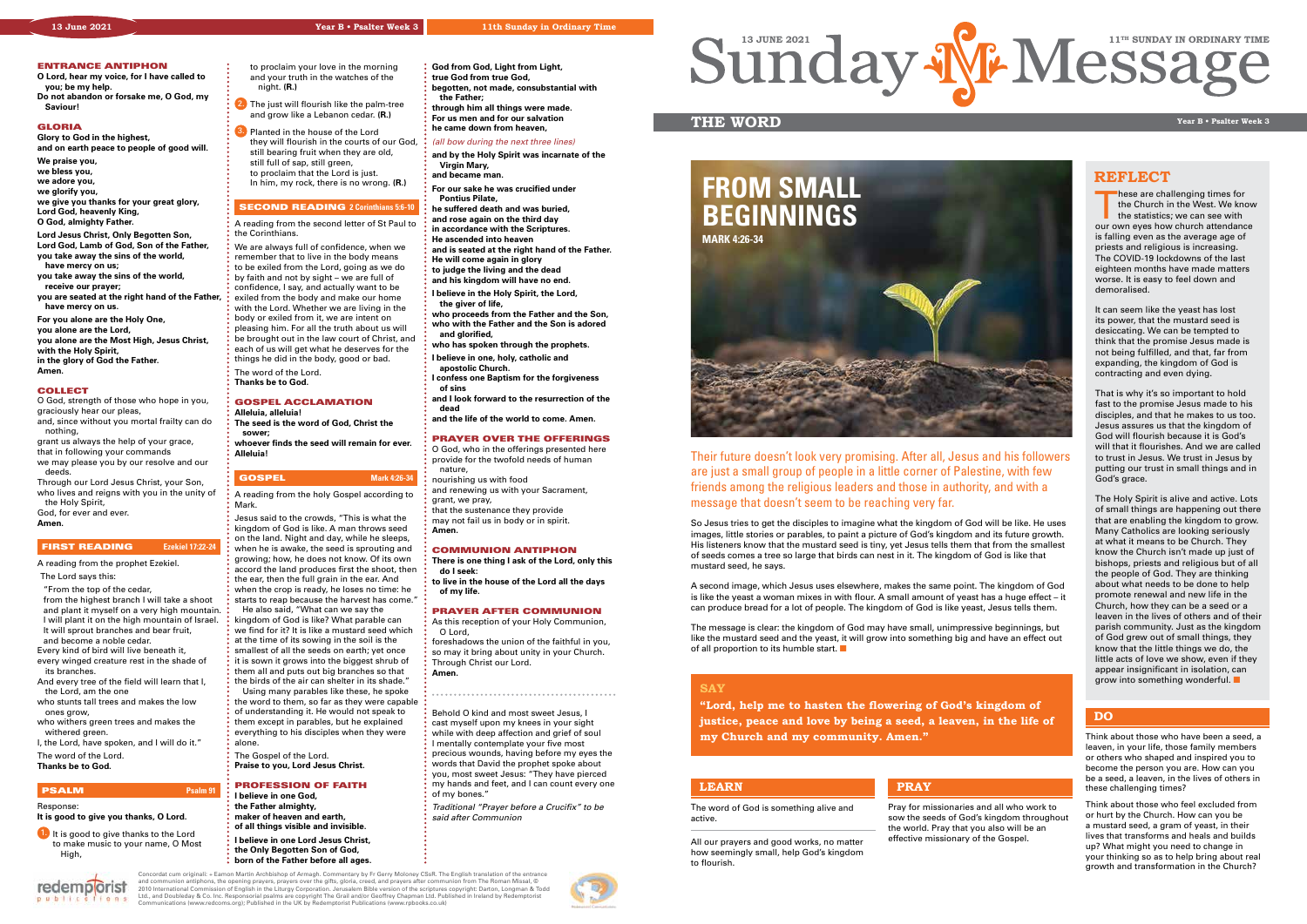# **PARISH OF OUR LADY IMMACULATE**

Seamoor Road, Westbourne BH4 9AE

Roman Catholic Diocese of Portsmouth. Registered charity 246871

# **NEWSLETTER 13th June, 2021 Eleventh Sunday of the Year (B)**

| Website:              | www.catholicwestbourne.org |                                      |
|-----------------------|----------------------------|--------------------------------------|
| Parish Office:        | Tel:                       | 01202 760640 (all enquiries)         |
|                       | email:                     | oliadmin@portsmouthdiocese.org.uk    |
| Parish Priest:        | Fr Andrew Moore:           | andrewmoore@portsmouthdiocese.org.uk |
| Safeguarding Officer: | Matthew French:            | mail@matthewfrench.net               |

Please remember in your prayers Ann Challis who died recently and whose Requiem Mass is on Tuesday. (There will be space for parishioners wishing to attend mass on that day.) Also, Diane Kinch who also died recently. May they rest in peace.

Work begins this week on dealing with the damp problem which is affecting the back staircase, the fire escape passage, and the toilets. This is expected to take two weeks. A 'Thank you' to all who responded to the recent appeal for increased funds; this has certainly helped towards the expense of this project.

The country will know on Monday whether the  $21<sup>st</sup>$  June may or may not be a day of some release across the country. Whatever happens on June 21<sup>st</sup>, we shall continue as we are at least until after the First Communions in mid-July, so Sunday masses will continue by advance booking only. There is, however, no need to book for weekday masses at which there is plenty of capacity. The Hall will continue to be out of action at least until September.

# **Liturgical Calendar**

To request mass intentions, please email or phone the Parish Office or leave an envelope at the church.

| Sunday 13 <sup>th</sup> June | Eleventh Sunday of the Year (B)    | People of the Parish         |
|------------------------------|------------------------------------|------------------------------|
| Monday 14 <sup>th</sup>      | of the day $(11th$ week)           |                              |
| Tuesday 15 <sup>th</sup>     | <b>Requiem Mass</b>                | Ann Challis RIP              |
| Wednesday 16 <sup>th</sup>   | of the day (11 <sup>th</sup> week) | <b>Margaret Guerrero RIP</b> |
| Thursday 17 <sup>th</sup>    | of the day $(11th$ week)           | Kathleen McCusker            |
| Friday 18 <sup>th</sup>      | of the day $(11th$ week)           | $\overline{\phantom{a}}$     |
| Saturday 19th                | of the day (11 <sup>th</sup> week) |                              |
| Sunday 20 <sup>th</sup>      | Twelfth Sunday of the Year (B)     | People of the Parish         |

**Prayer Corner**: Please remember all the sick and housebound of our parish especially: Patricia Kowalewska, Win Sheridan, Patricia Plumb, Kathleen Wood, Peter Henry, Phillip Rockford, Germain McAulay, Geoffrey Dixon, Joe Bonnici, and Marjorie Lee.